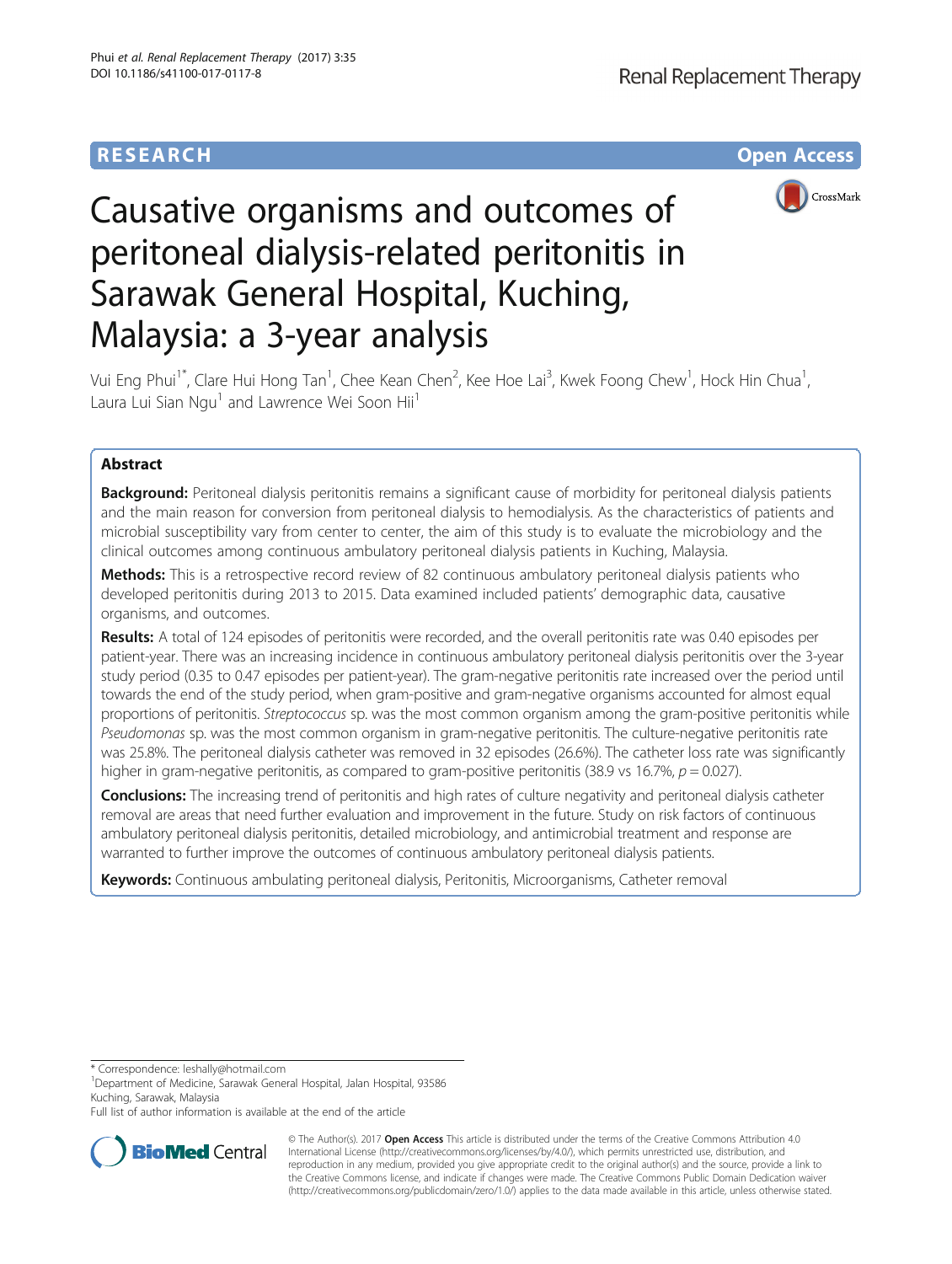#### Background

Peritoneal dialysis (PD) is an important treatment modality for patients with end-stage renal disease (ESRD) [[1](#page-6-0)–[4\]](#page-6-0). Despite the introduction of improved connection systems and PD solutions, peritonitis remains a significant cause of morbidity for PD patients and the main reason for conversion from PD to hemodialysis [\[4](#page-6-0)–[7](#page-6-0)].

The clinical outcome of PD peritonitis is determined greatly by the causative organism [[8, 9](#page-6-0)]. Empirical treatment usually covers both gram-positive and gramnegative organisms. However, the causative organism may vary depending on the area and the environment and social background of patients. Treatment guidelines should be modified from time to time based on knowledge of recent, local epidemiological trends and susceptibility to antimicrobial agents, to try to improve patient outcomes [\[10](#page-6-0)].

Sarawak is a state in Malaysia with a big geographical area and widely varied population characteristics. There is currently no published data on the causative organisms in continuous ambulatory peritoneal dialysis (CAPD) peritonitis and their outcomes in Sarawak. Hence, we studied the incidence, the microbiological characteristics, and the eventual clinical outcomes of CAPD peritonitis for all CAPD patients followed up at Sarawak General Hospital, between January 2013 and December 2015.

#### **Methods**

This is a retrospective record review of all CAPD patients on follow-up at the Nephrology Unit, Sarawak General Hospital, Kuching, Malaysia, who developed peritonitis between January 2013 and December 2015. A total of 82 CAPD patients developed peritonitis during this study period, and 124 episodes of peritonitis were recorded.

For all CAPD patients in our center, a double-cuffed straight Tenckhoff catheter was inserted by surgical technique by one of the three urologists. CAPD was started after a break-in period of  $12 \pm 4$  days. All patients had routine screening for Staphylococcus aureus nasal carriage, and eradication of carriers was done by intranasal mupirocin before catheter insertion. Eight of the patients were carriers and needed the eradication. Intravenous cefoperazon and cefazolin were given as prophylactic antibiotics immediately prior to catheter insertion. All patients or their assistants underwent a structured 10 to 14 days of training at the start of CAPD. This included basic principles of CAPD, types of PD solutions and consumables, handwashing techniques and hygiene, CAPD exchange procedures and exit-site care, recording of BP, weight and ultrafiltration, peritonitis recognition and management, and diet and medication counseling. Subsequently, they were started on a disconnect system using PD solution with three 2-L exchanges daily. Forty-six patients (56.1%) were on the Baxter system and 36 patients (43.9%) on the Fresenius system. Either mupirocin or gentamicin cream was used on the exit site as a daily routine, and the choice was left to the discretion of the treating nephrologist.

Demographic data collected included age at time of peritonitis, sex, body mass index, education level and causes of ESRD. Clinical data pertaining to peritonitis collected included causative organisms, antimicrobial therapy, serum albumin and potassium level, intraperitoneal leucocyte count at the beginning of peritonitis, susceptibility of each organism, and date of catheter removal.

The diagnosis of PD peritonitis was made when at least two of the following three criteria were fulfilled: (i) signs and symptoms of peritonitis, (ii) cloudy dialysate with white blood cell count of >100/μL. and (iii) demonstration of organism either by smear examination or by culture of peritoneal dialysate. All 82 patients fulfilled the first and second criteria as they presented with abdominal symptoms and had cloudy dialysate with white cell count of  $>100/\mu L$ . An episode of peritonitis within 4 weeks after the treatment of a previous episode was considered a relapse and was not classified as a new infection. A peritonitis episode which occurred within 7 days after catheter placement was also excluded in this study. Refractory peritonitis was defined as peritonitis that did not respond to second-line antimicrobial treatment and resulted in catheter removal. The culture of PD fluid and antimicrobial sensitivity were obtained from the microbiology department of this hospital, based on hospital standard operating procedure. The causative organisms were divided into gram-positive, gramnegative, polybacterial, fungal, mycobacterium, and culture-negative.

Our first-line therapy for CAPD peritonitis was a combination of intraperitoneal cefazolin and ceftazidime. The antibiotics were adjusted later once culture and sensitivity results became available. If the peritonitis did not improve within 72 h and culture was negative, treatment would be escalated to IP meropenam and vancomycin. If the peritonitis still failed to respond, then the PD catheter would be removed. All patients with peritonitis also received oral nystatin or fluconazole empirically during antibiotic therapy.

Outcomes of peritonitis were classified as initial cure, catheter loss, conversion to hemodialysis, and patient death. Initial cure was defined as total resolution of peritonitis with only antimicrobial treatment. Catheter loss was defined as removal of catheter due to nonresolution of peritonitis. Patient death included any mortality within 4 weeks of presentation of peritonitis when all other possible causes of mortality had been excluded.

Peritonitis rate was calculated by totaling all the peritonitis episodes that occurred during the entire time at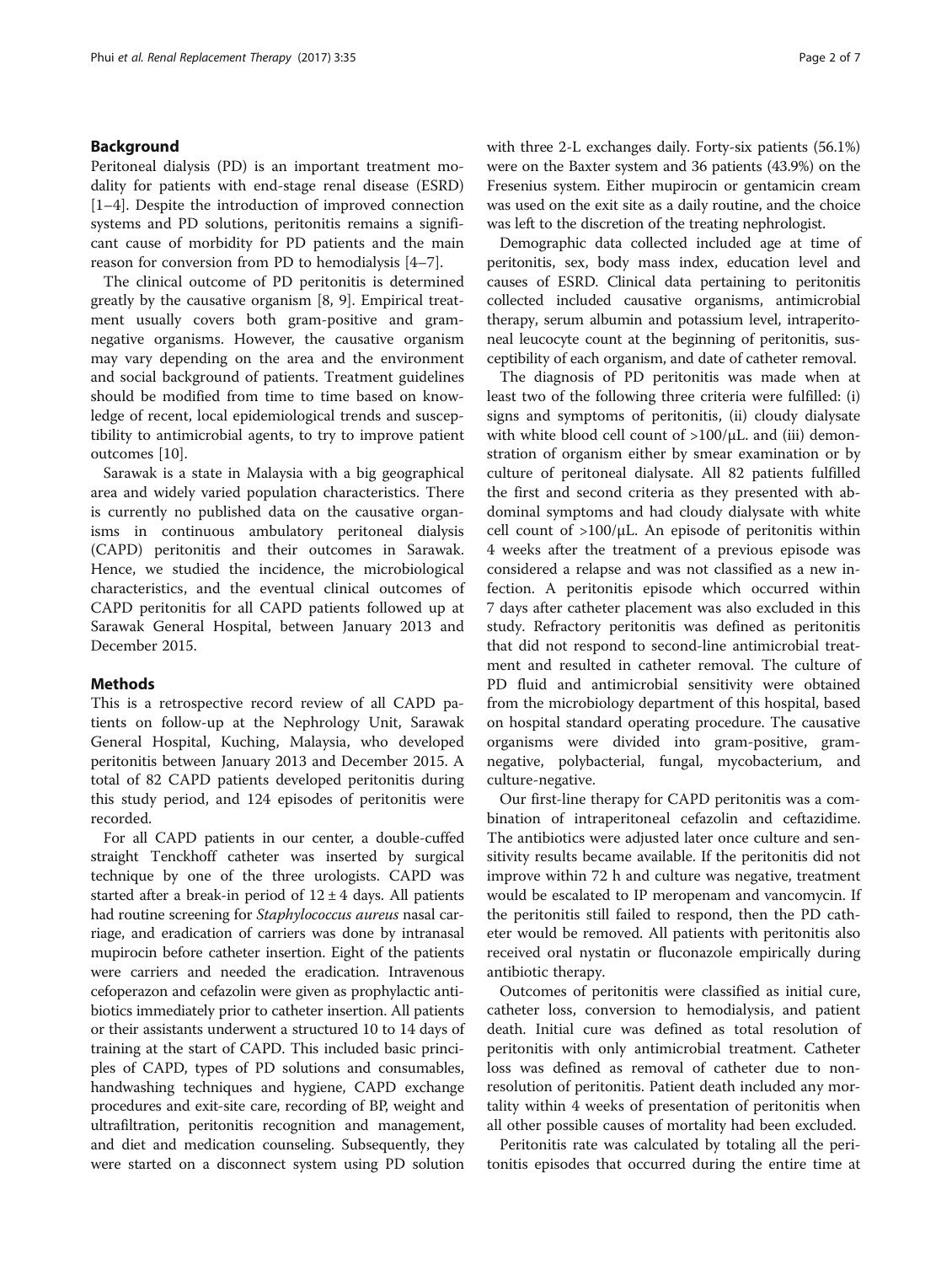risk on CAPD for all the patients in the program during the period of the study. This total was then divided by the time at risk in years. The time at risk for peritonitis was counted from the first day of training till the occurrence of peritonitis.

Data were expressed as episodes per patient-year, percent, and mean ± standard deviation (SD). Differences in the proportion of causative organisms were analyzed according to each calendar year. Antimicrobial susceptibilities and catheter removal rates according to the pathogens were analyzed using chi-square analysis or Fischer's exact test. Statistical significance was determined as  $p$  value less than 0.05.

#### Results

#### Population characteristics

During the study period, 124 episodes of peritonitis were detected among 82 CAPD patients. Fifty-four patients had a single episode, 18 patients had two episodes, 7 patients had three episodes, and 3 patients had four episodes of peritonitis. Gender distribution was equal with 41 male and female patients. Their mean age at the time of peritonitis was  $45.4 \pm 15.8$  years. 18.3% of patients had diabetes mellitus. Twenty-eight patients (34.1%) were on exit-site mupirocin while the remaining 54 patients (65.9%) were on exit-site gentamicin. The baseline characteristics of patients and the underlying causes of renal impairment are shown in Table 1.

#### Peritonitis and microbiology

The overall peritonitis rate during the 3-year period was 0.40 episodes per patient-year. The peritonitis rate showed an increasing trend over time (Table 2). About one third (33.9%) of the peritonitis was caused by gram-positive organisms, 29.0% by gram-negative bacteria, 3.2% were fungal infection, and 1.6% were Mycobacterium tuberculosis. Culture was sterile in 28.2% of the cases and polymicrobial in five cases (4%).

During the 3-year period, there was an increase in peritonitis due to gram-negative organisms, from 18.8% in 2013 to 32.5% in 2014 and 32.7% in 2015. By 2015, gram-positive and gram-negative organisms accounted for almost equal proportions of peritonitis at our center. Culture-negative peritonitis has reduced from 37.5% in 2013 to 26.9% in 2015. Peritonitis episodes secondary to fungal, M. tuberculosis, and polybacterial infection did not change significantly over the 3-year period.

The most common gram-positive organism responsible for CAPD peritonitis at our center was Streptococcus sp., accounting for more than one third of the gram-positive episodes, followed in descending order of frequency by coagulase-negative Staphylococcus (CoNS), S. aureus, and Enterococci. Pseudomonas aeruginosa (PAE) was the most commonly identified gram-negative organism, followed by

| Age (years)                           | 45.4 $(\pm 15.8)$ |
|---------------------------------------|-------------------|
| Body mass index (kg/cm <sup>2</sup> ) | 22.1 $(\pm 3.8)$  |
| Ethnicity (%)                         |                   |
| Malay                                 | 32 (39.0)         |
| Chinese                               | 15(18.3)          |
| Iban                                  | 20 (24.4)         |
| Bidayuh                               | 13 (15.9)         |
| Others                                | 2(2.4)            |
| Living area (%)                       |                   |
| Urban                                 | 40 (48.4)         |
| Suburban                              | 42 (51.6)         |
| Education level (%)                   |                   |
| Illiterate                            | 12 (14.6)         |
| Primary                               | 31 (37.8)         |
| Secondary                             | 32 (39.0)         |
| Tertiary                              | 7(8.6)            |
| Underlying disease (%)                |                   |
| Hypertension                          | 34 (41.5)         |
| Diabetes mellitus                     | 15 (18.3)         |
| Obstructive nephropathy               | 8(9.8)            |
| Systemic lupus erythematosus          | 2(2.4)            |
| Glomerulonephritis                    | 8(98)             |

#### Table 1 Characteristics of patients

Patients  $(n)$  82

Sex (male/female) (%) 41 (50.0):41 (50.0)

Escherichia coli (E. coli), Acinetobacter spp., Klebsiella spp. (KPN), and Enterobacter.

Unknown 15 (18.3) Exit-site cream (mupirocin/gentamicin) (%) 28 (34.1):54 (65.9)

There were four episodes (3.2%) of fungal and two episodes (1.6%) of M. tuberculosis (TB) infections during the 3-year period. Five episodes of polymicrobial peritonitis were isolated, and the combinations of infection were M. tuberculosis and CoNs, PAE and fungal infection, Acinetobacter app and Streptococcus viridans, PAE and Achromobacter spp., and KPN, E. coli, and Enterobacter. The causative organisms of peritonitis over the 3-year study period are listed in Table [3.](#page-3-0)

Table 2 Peritonitis rate per patient-year, 2013-2015

|                                      | 2013   | 2014   | 2015   |
|--------------------------------------|--------|--------|--------|
| Cumulative patient-days              | 32,177 | 39,233 | 41,289 |
| Cumulative episodes                  | 31     | 40     | 53     |
| Cumulative patient-months            | 1057.9 | 1289.9 | 1357.4 |
| Cumulative patient case              | 34.1   | 323    | 25.6   |
| Peritonitis episode per patient-year | 0.350  | 0.370  | 0.468  |

Total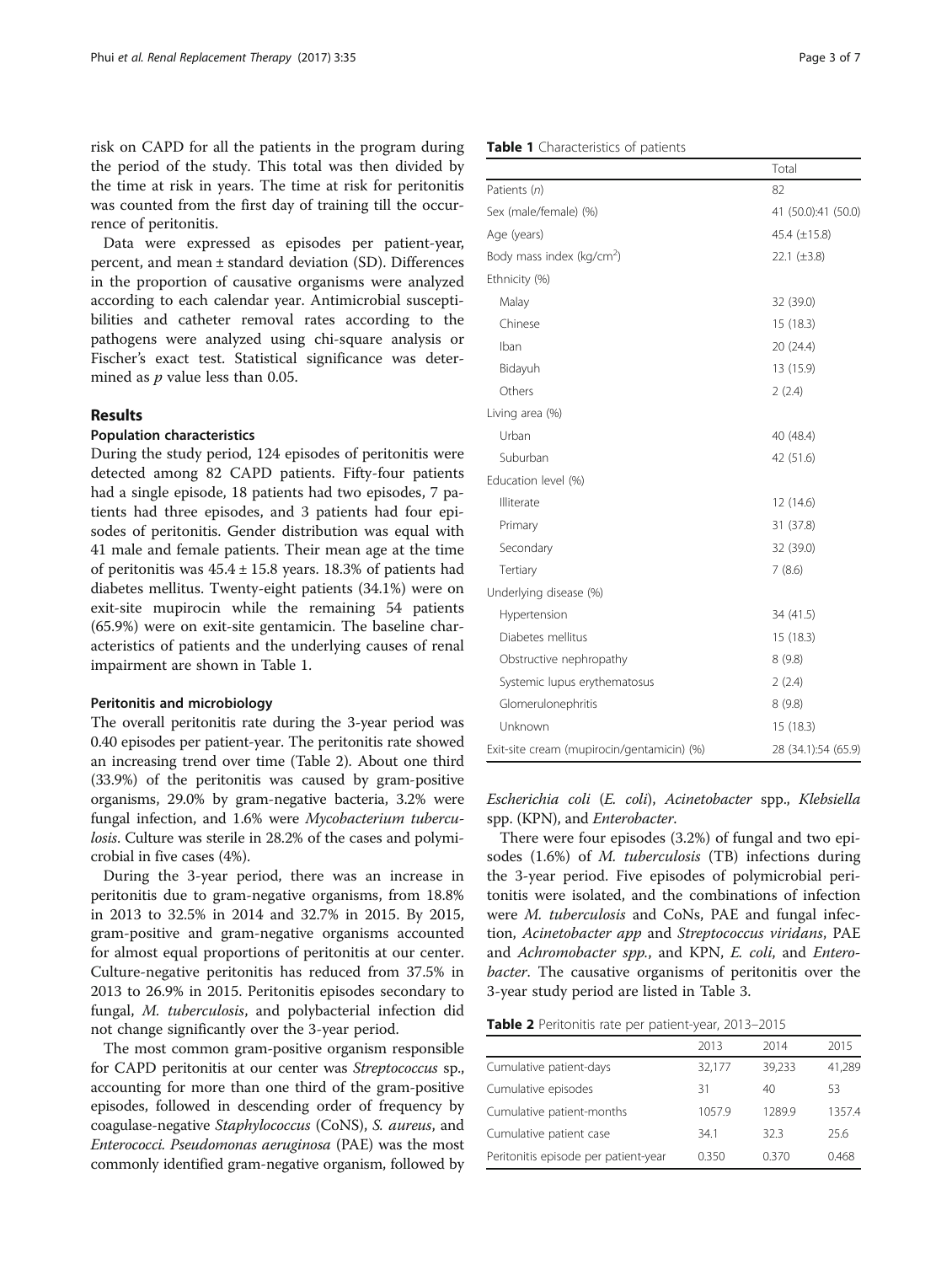<span id="page-3-0"></span>

|                                          | Number isolated<br>in 2013 | Number isolated<br>in 2014 | Number isolated<br>in 2015 | Total number<br>isolated<br>$(n = 124)$ | Percentage of<br>total episode |
|------------------------------------------|----------------------------|----------------------------|----------------------------|-----------------------------------------|--------------------------------|
| Gram-positive organism                   | 10 (31.3%)                 | 14 (35%)                   | 18 (34.6%)                 | 42                                      | 33.9                           |
| Streptococcus sp.                        | 4                          | 4                          | 10                         | 18                                      | 14.5                           |
| Coagulase-negative Staphylococcus (CoNS) | 4                          | 5                          | 5                          | 14                                      | 13.7                           |
| Staphylococcus aureus                    |                            | 3                          | 3                          | 7                                       | 4.0                            |
| Other gram-positive organisms            |                            | 2                          | $\Omega$                   | 3                                       | 1.6                            |
| Gram-negative organism                   | 6(18.8%)                   | 13 (32.5%)                 | 17 (32.7%)                 | 36                                      | 29.0                           |
| Pseudomonas sp.                          | 3                          | 4                          | 7                          | 14                                      | 11.3                           |
| Escherichia coli (E. coli)               |                            |                            | 4                          | 6                                       | 4.0                            |
| Acinetobacter sp.                        |                            | $\mathcal{P}$              | 2                          | 5                                       | 4.0                            |
| Klebsiella sp.                           |                            |                            |                            | 4                                       | 4.0                            |
| Enterobacter sp.                         | U                          |                            |                            |                                         | 1.6                            |
| Other gram-negative organisms            | $\Omega$                   | Β                          |                            | 5                                       | 6.5                            |
| Fungi                                    | $\mathcal{P}$              |                            |                            | 4                                       | 3.2                            |
| Mycobacterium tuberculosis               |                            |                            |                            | $\mathcal{P}$                           | 1.6                            |
| Polymicrobial                            |                            | 3                          |                            | 5                                       | 4.0                            |
| Culture-negative                         | 12 (37.5%)                 | 9(22.5%)                   | 14 (26.9%)                 | 35                                      | 28.2                           |
| Total                                    | 32                         | 40                         | 52                         | 124                                     | 100.0                          |

#### Outcome

The PD catheter was removed in 33 (26.6%) peritonitis episodes after failing to respond to antimicrobial treatment. Twenty-three patients were converted to hemodialysis due to the peritonitis during the study period. No death was reported in current study. Tables 4 and [5](#page-4-0) show various causative organisms which resulted in catheter loss. The catheter loss was significantly higher in gram-negative peritonitis episodes ( $p < 0.05$ ). Polybacterial infection also had a high rate of catheter loss (60%). 27.8% of gram-negative peritonitis resulted in conversion to HD vs 14.3% of gram-positive peritonitis, but this did not reach statistical significance.

Among 14 episodes of Pseudomonas peritonitis, eight were on mupirocin cream, and six were on gentamicin cream. Among the six gentamicin users, four (66.4%) gentamicin users compared with only three (37.5%) mupirocin users needed catheter removal, as shown in Table [6](#page-4-0).

### **Discussion**

Peritonitis is an important cause of morbidity and mortality for CAPD patients. The epidemiology, treatment, prevention, and outcome of CAPD peritonitis have been the subject of interest among clinicians and researchers since a few decades ago [\[3](#page-6-0)–[5\]](#page-6-0). Despite the widespread availability and awareness of both local and international guidelines for its prevention and treatment, there is still

substantial variation in CAPD peritonitis microbiology and outcome among different centers and regions.

The overall CAPD peritonitis rate of 0.40 episodes per patient-year in this study is comparable to that of other centers in this region, e.g., Japan 0.195 [[11\]](#page-6-0), Australia 0.60 [\[9\]](#page-6-0), Northern India 0.41 [\[12](#page-6-0)], Korea 0.40 [\[13](#page-6-0)], Thailand 0.47 [\[14](#page-6-0)], Singapore 0.59 [[15](#page-6-0)], and Indonesia 0.25 [\[16\]](#page-6-0). This is however higher than the national average of 0.28 in 2014 [[17\]](#page-6-0). The possible reasons could include lower educational level among our study population as 52.4% of them were either illiterate or only obtained primary education, and 51.6% were from suburban area. This may result in poorer adherence to aseptic techniques during PD exchange, suboptimal home

Table 4 Removal of PD catheter in various causative agents in peritonitis

|                  | Removal of catheter |             | Total |
|------------------|---------------------|-------------|-------|
|                  | Yes                 | <b>No</b>   |       |
| Gram-positive    | 7(16.7%)            | 35 (83.3%)  | 42    |
| Gram-negative    | 14 (38.9%)          | 22 (61.1%)  | 36    |
| Fungal           | 3 (75.0%)           | 1 (25.0%)   | 4     |
| Tuberculosis     | 2 (100%)            | $0(0.0\%)$  | 2     |
| Polybacterial    | $3(60.0\%)$         | $2(40.0\%)$ | 5     |
| Culture-negative | 3(8.6%)             | 32 (91.4%)  | 35    |
| Total            | 32 (26.6%)          | 92 (73.4%)  | 124   |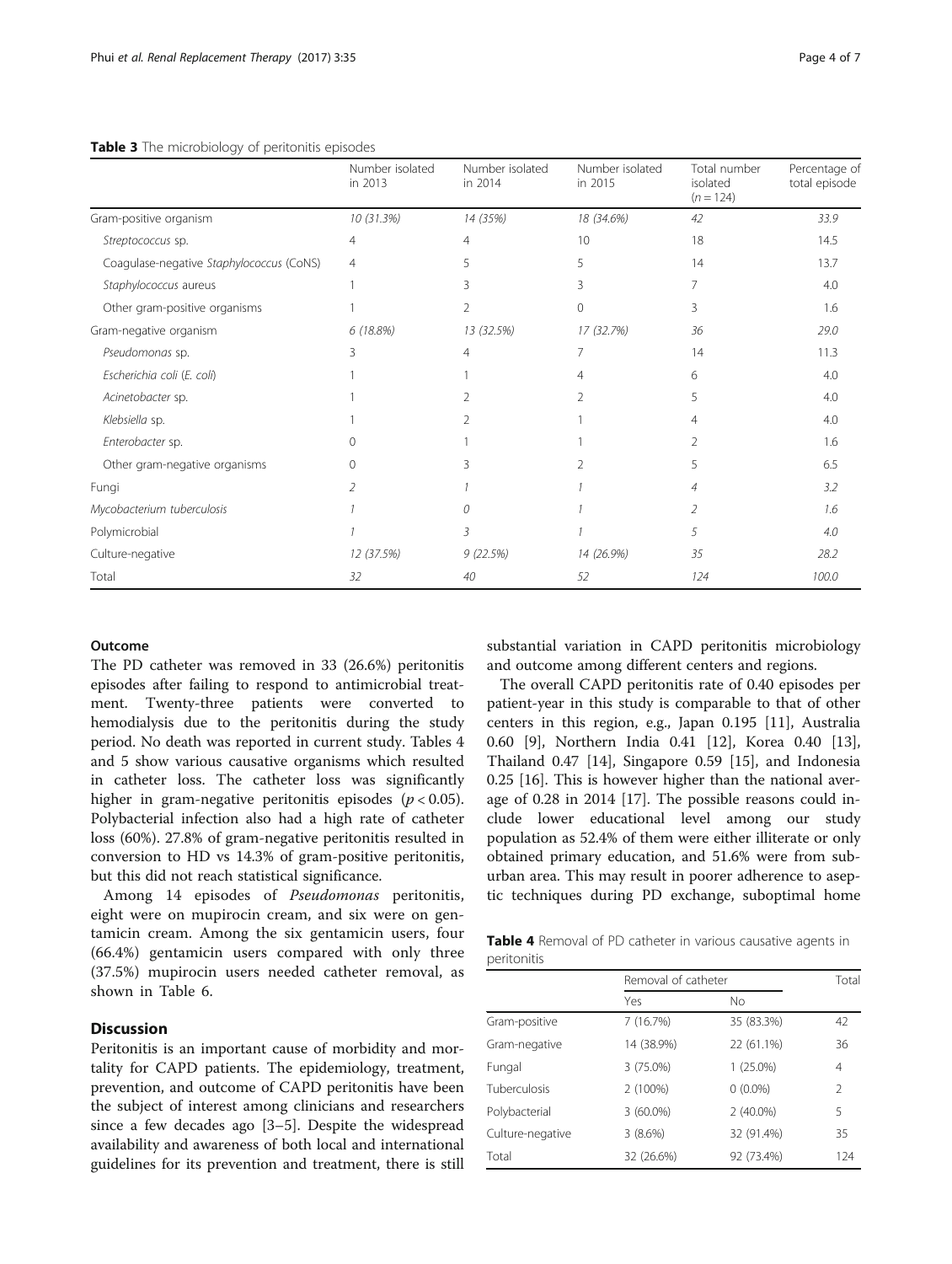<span id="page-4-0"></span>Table 5 Comparison of outcomes in gram-positive and gram-negative peritonitis

| Outcome               | Gram-positive<br>$(n = 42)$ | Gram-negative<br>$(n = 36)$ | n        |
|-----------------------|-----------------------------|-----------------------------|----------|
| Catheter loss         | 7(16.7%)                    | 14 (38.9%)                  | $0.027*$ |
| Shift to hemodialysis | 7(16.7%)                    | 10 (27.8%)                  | 0.236    |
| $*$ <i>p</i> < 0.05   |                             |                             |          |

environment for PD including irregular clean water supply, and delay in seeking treatment or medical advice. This is consistent with our national registry report where the higher income group has lower risk of peritonitis [[17\]](#page-6-0). Other factors such as bowel flora migration and chronic malnutrition seem less likely as most patients had normal serum albumin and potassium during initial presentation of PD peritonitis (mean of 32.19 ± 6.45 mmol/L and  $3.45 \pm 0.75$  mmol/L, respectively).

The current study has allowed us to evaluate the evolution of microbiology in CAPD peritonitis in our population. Over the 3-year study period, there was an increasing incidence in CAPD peritonitis in contrary to other centers which showed significant decreasing trend in incidence over years [[12, 13](#page-6-0)]. This is worrying and may be contributed by the reasons stated below but needs further analysis so that the rate of peritonitis can be reduced. We have increased intake of CAPD patients over the 3-year study period. There were 17 new patients in 2013, 28 new patients in 2014, and 42 new patients in 2015. Many of our patients are from suburban areas where the home environment may not be ideal for CAPD and a clean water supply may not be available all the time. They may also present late or do not seek advice promptly from our CAPD staff when needed. Some patients have to resort to rain water or mountain water supply at times, and some patients reported dirty water from the pipe prior to onset of peritonitis. To overcome this problem, we have started installing water filters for some of the patients. In 2013–2015, we installed water filters for three patients per year and this has increased to seven patients in 2016. Our CAPD nurses also tried to do more home visits to see how to improve patients' home environment for CAPD. This may be quite difficult and time-consuming as some of our patients live very far away in the rural areas. In 2013, 10 home visits were done and this has increased

Table 6 Association of PD catheter removal and exit-site cream among 14 episodes of Pseudomonas peritonitis

| Exit-site<br>cream |     | PD catheter removal |    |
|--------------------|-----|---------------------|----|
|                    | Yes | Νo                  |    |
| Mupirocin          |     |                     | 8  |
| Gentamycin         |     |                     | 6  |
|                    |     |                     | 14 |

to 18 in 2014 and 29 in 2015. All patients or their assistants were trained for 10 days to 2 weeks prior to the start of CAPD. Some of them, however, did not follow instructions strictly after discharge, and some assistants subsequently passed the "job" to other family members when they were busy. We noted quite a number of cases of peritonitis due to CAPD being performed by nontrained personnel. We have re-emphasized this during training and have done reassessment or re-training of the patients or their assistants during hospital admissions, clinic visits, or home visits. Similar problems with different magnitude have been reported in previous studies from developing countries involving CAPD in rural area [\[18](#page-6-0), [19](#page-6-0)].

The increase in overall peritonitis rate in the current study was mainly due to the increase in gram-negative peritonitis while the episodes of gram-positive peritonitis remained the same. At the end of the 3-year period, gram-positive and gram-negative organisms accounted for almost equal proportions of peritonitis at our center. This trend is also noted in our national registry [\[17](#page-6-0)] and similar to those reported by Prasad et al. [[12\]](#page-6-0) and other studies [\[20, 21\]](#page-6-0). Most of the previous series, however, reported that gram-positive bacteria accounted for approximately two thirds of the peritonitis episodes with gram-negative bacteria accounting for one third or less of peritonitis episodes [[4, 9, 11, 13](#page-6-0)].

In gram-positive single-organism peritonitis, CoNS was the most common organism isolated in many previous reports [\[3](#page-6-0), [9](#page-6-0), [12, 13](#page-6-0)]. However, in our study, Streptococcus sp. was the most common among the gram-positive organisms, a finding which is quite similar to those from Spanish [[8](#page-6-0)], Japanese [\[11\]](#page-6-0), and Taiwanese [[22](#page-6-0)] cohorts.

Pseudomonas sp. was the most commonly isolated organism in gram-negative peritonitis episodes in our study. This is in contrast with our national registry data and other series where E. coli was the most common pathogen in gram-negative peritonitis [\[4](#page-6-0), [9](#page-6-0), [11](#page-6-0), [12](#page-6-0), [17](#page-6-0)]. Such findings could be related to the water source among our CAPD patients. More than half of our patients lived in suburban areas where a clean water supply may not be universal and consistent, and some may be using untreated water from natural resources when the need arises.

Daily application of mupirocin or gentamicin cream to the exit site was routine practice in our patients. Overall, about one third of our CAPD patients used mupirocin and two thirds used gentamicin cream. As we did not collect data for those patients without peritonitis, we are unable to analyze whether there was any difference in the incidence of peritonitis between mupirocin or gentamicin cream users. It is interesting to note that among those patients with peritonitis, mupirocin use or gentamicin use was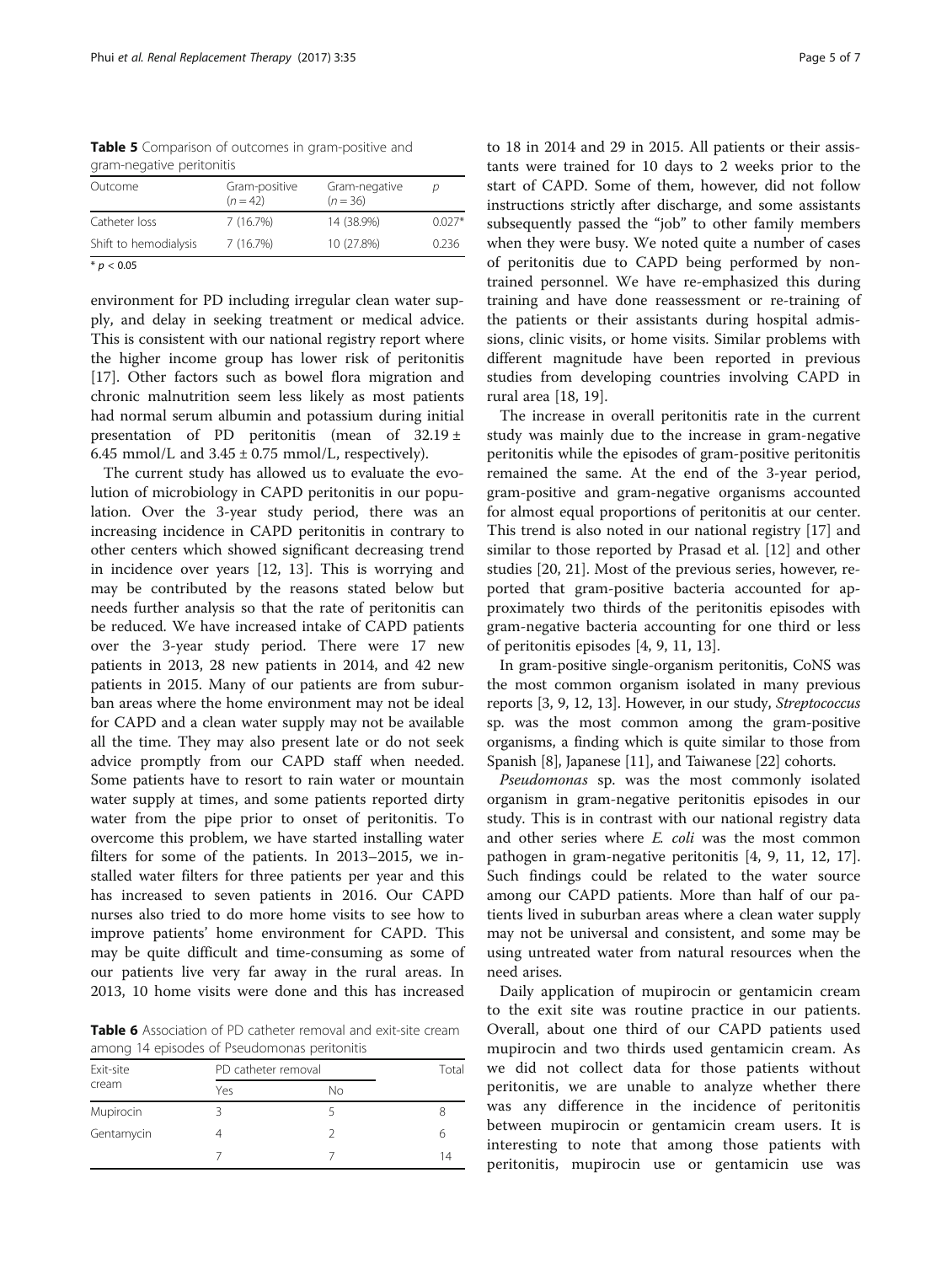associated with almost equal proportion of grampositive and gram-negative peritonitis.

When we explore further into these 14 episodes of Pseudomonas peritonitis, current data suggests that gentamicin cream may be associated with lower incidence of Pseudomonas infection as the majority (two thirds) of our CAPD patients used gentamicin cream. However, the higher rate of catheter removal (66.4%) among the gentamicin users vs 37.5% of mupirocin users in this subpopulation may suggest resistance of Pseudomonas to gentamicin. As the number of patients with Pseudomonas peritonitis in current study was small, this remains an interesting observation and may be an area of future research. The superiority of either exit-site mupirocin or gentamicin in preventing PD peritonitis remains the subject of further investigation even though there are more evidence showing exit-site gentamicin to be associated with lower overall peritonitis rate [[23](#page-6-0), [24](#page-6-0)].

Our culture-negative peritonitis rate was 25.8% which was comparable with the national average of 25.6% [[17\]](#page-6-0). This is however high by the International Society for Peritoneal Dialysis (ISPD) standard [\[10](#page-6-0)]. Isolation of microorganism depends upon various factors, namely culture technique, previous antibiotic exposure, concentration of dialysate effluent, and lag times between sample collection and culturing [\[25](#page-6-0), [26\]](#page-6-0). In our center. CAPD staff took PD fluid for culture for all cases with suspected peritonitis immediately before antibiotic administration. Delay in culturing might have contributed to culture-negative peritonitis as there was a small portion of patients with peritonitis who presented to the hospital after office hour. PD fluid for culture was taken, but the PD fluid was kept in the refrigerator and was sent to the laboratory the following morning. The high incidence of culture-negative peritonitis in this center could also be explained by previous antibiotic exposure. As over half of our patients came from suburban areas, they presented to the nearest district hospitals first when they were unwell and often intravenous antibiotics were started before they were transferred to our center. Hence, PD fluid culture was done after the start of antibiotics in these cases. Similar observations were reported by Kim et al. [\[13](#page-6-0)] and Szeto et al. [[27\]](#page-6-0), where the incidence of culture-negative peritonitis was high in the respective centers. PD fluid culture method is another aspect that we need to stress here as during the period of study conducted, the culture method in our hospital has not been standardized. PD fluid culture was carried out by either one of the three methods, namely direct inoculation of PD fluid into a blood culture bottle (BACTEC), direct culturing of PD fluid on an agar plate, or

culturing the sediment after centrifuging PD fluid on an agar plate. The last method is the ISPDrecommended method [[10\]](#page-6-0), and we will encourage this method in order to decrease culture-negative peritonitis rate in the future.

The catheter loss rate in this study was 26.6%, a rate which was high compared to previous series in which the catheter loss rate ranged between 9.8 and 20.4% [\[9](#page-6-0), [11](#page-6-0)–[13](#page-6-0), [28](#page-6-0)]. We believe that the higher rate of catheter loss in our study was mainly due to the high proportion of gram-negative peritonitis (29% of total peritonitis episodes) especially *Pseudomonas* peritonitis. From our renal registry, Pseudomonas peritonitis was associated with the highest catheter loss rate excluding fungal and TB peritonitis [[17](#page-6-0)]. Other contributing factors may include late presentation and treatment. Our study also confirmed that catheter loss was significantly higher in gram-negative peritonitis, as compared to gram-positive peritonitis (38.9 vs 16.7%,  $p = 0.027$ ). This has been reported in many previous series, where gram-negative peritonitis was associated with a higher rate of antimicrobial resistance, catheter loss, shift of PD to hemodialysis, and mortality [[12](#page-6-0), [29](#page-6-0), [30](#page-6-0)].

Some limitations of the study must be stressed. The most obvious limitation of the current study is that it is retrospective in design, and therefore, it has all the flaws and problems associated with such studies. This study was carried out on CAPD patients with peritonitis only. Therefore, the risk factors associated with developing peritonitis cannot be determined as data of CAPD patients without peritonitis were not collected. Due to various degrees of incomplete data collection, analysis on antimicrobial treatment and response was not possible, an aspect which is important in developing future guidelines in management of peritonitis. Lastly, this is a single-center study and the outcomes described here are unique to this study population.

#### Conclusions

In summary, this study provides timely data on emerging trends of epidemiology and microbiology of CAPD peritonitis in our population. Despite some similarities, there are also significant differences in the microbiological profiles and outcomes of our CAPD peritonitis from those of other centers. Increasing trend of peritonitis, high rates of culture negativity and PD catheter removal, and the role of exit-site cream in developing antimicrobial resistance are areas that need further evaluation and improvement in the future. Studies on risk factors of CAPD peritonitis, detailed microbiology, and antimicrobial treatment and response are warranted to further improve the outcome of CAPD patients.